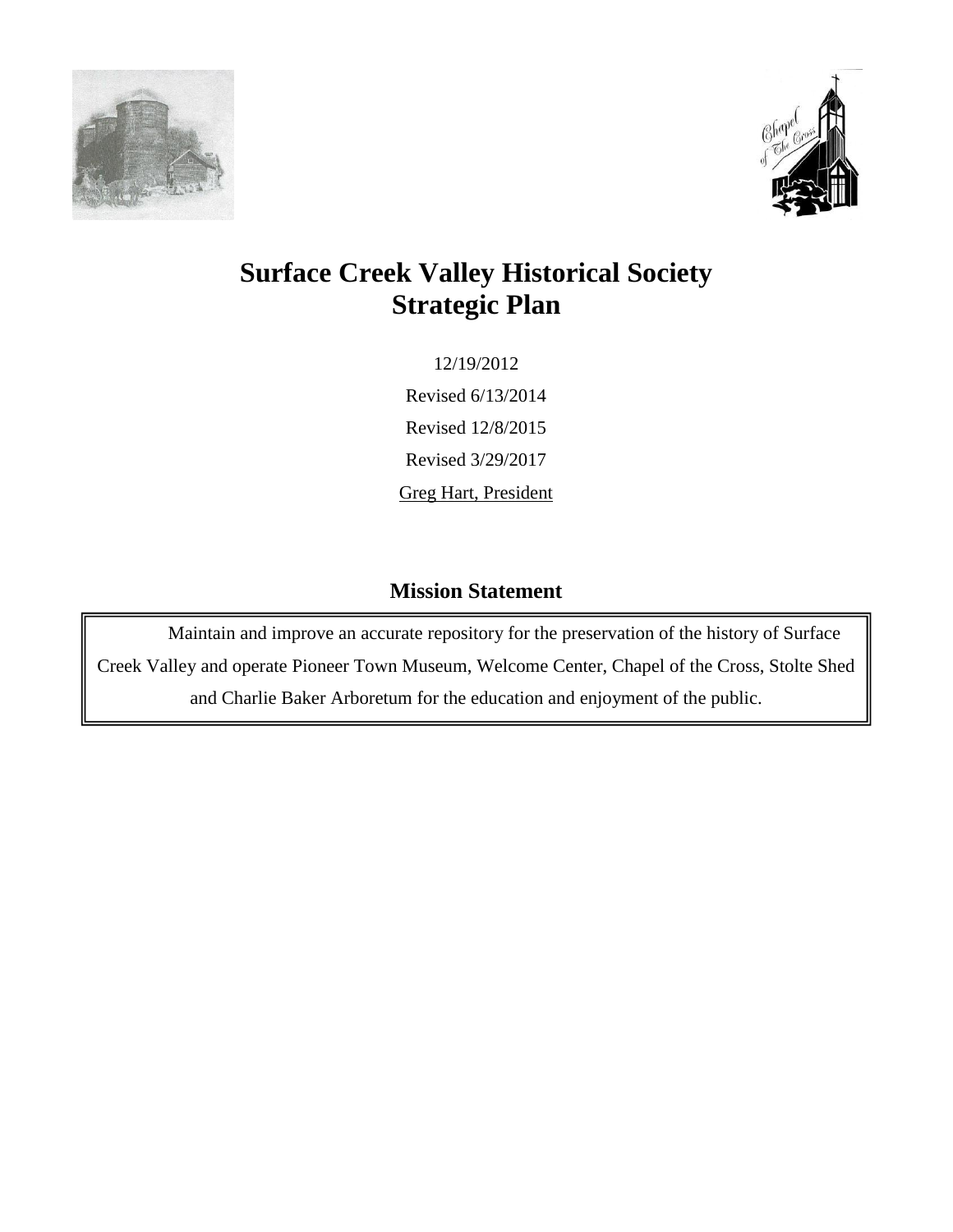#### **INTRODUCTION**

This Strategic Plan is intended to guide the Board of Directors as written until it is revised. It serves as guidelines for the Board to expend funds and provide overall direction. This revision was developed over a three month period and finalized at a Board Strategy Meeting on March 29, 2017.

There are three broad goals, each of which has one or more objectives; these **are not** listed in any particular priority order. However, each action item, under its appropriate goal and objective, is displayed **in priority order**.

Several action items appear to require a capital outlay of funds. These items have also been prioritized and are as follows:

- 1. Install solar parking lot lights at the Welcome Center (Goal #2, Objective #1, Action #1).
- 2. Install an irrigation well and pumping system (Goal #1, Objective #1, Action #1).
- 3. Refurbish the Stolte Shed (Goal #1, Objective #1, Action #2).
- 4. Improve the security of the Indian Museum and its contents (Goal #1, Objective #1, Action #3).
- 5. Erect Wind Mill on Front lot (Goal #1, Objective #4, Action #1).
- 6. Winterize the Welcome Center (Goal #1, Objective #1, Action #4).
- 7. Consider hiring an accounting firm (Goal #3, Objective #1, Action #3).

The following table displays the goals, objectives, action items **in priority order**, and the individual Board Member/volunteer who is accountable for that action item. They are delegated full responsibility for organizing, directing, and accomplishing that action item as they so determine and providing feedback and accomplishment status to the Board of Directors.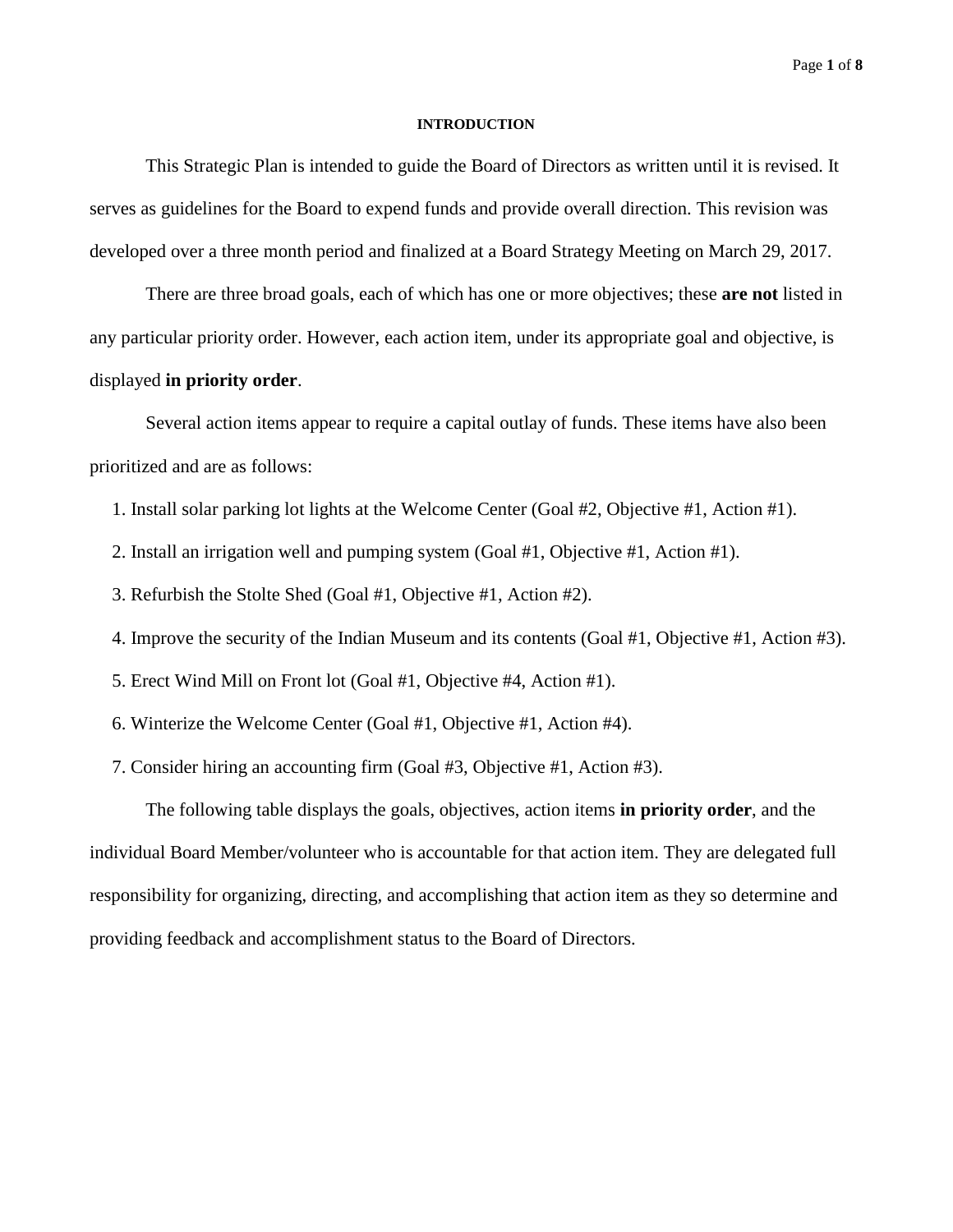## **GOAL #1: DEVELOP AND MAINTAIN A STRONG FINANCIAL BASE**

#### **OBJECTIVE #1: MINIMIZE LONG TERM EXPENSE.**

| Action #                                                                                                                                                                                           | Responsibility    | <b>Target Date</b><br>or Schedule | <b>Suggested Reporting</b><br>Method                                   | Results |
|----------------------------------------------------------------------------------------------------------------------------------------------------------------------------------------------------|-------------------|-----------------------------------|------------------------------------------------------------------------|---------|
| Install irrigation well and pumping system<br>for landscape irrigation                                                                                                                             | Richard Udd       | Spring/<br>summer 2017            | Well Committee report.<br>$\bullet$<br><b>BoD</b> minutes<br>$\bullet$ |         |
| Clean out, insulate sidewalls, install<br>2.<br>moisture barrier and ventilate Stolte Shed<br>crawl space. Insulate both staircase door<br>openings.                                               | Les Mergelman     | CY 2017                           | Contract completion.<br>$\bullet$                                      |         |
| Improve increased security and preservation<br>3.<br>for all items in the Indian Museum.                                                                                                           | <b>Bruce Joss</b> | CY 2017                           | Contract completion<br>$\bullet$                                       |         |
| Fully winterize Welcome Center. Clean out<br>4.<br>crawl space, insulate sidewalls, install<br>moisture barrier and ventilate with<br>automatic fan. Finish chinking and calking<br>all log copes. | Les Mergelman     | CY 2017                           | Contract completion<br>$\bullet$                                       |         |
| Xeriscape certain appropriate existing lawn<br>5.<br>or garden areas & remove irrigation system<br>in those areas                                                                                  | Greg Hart         | Spring/<br>Summer                 | <b>Grounds Committee</b><br>$\bullet$<br>Report<br>Maps<br>$\bullet$   |         |

#### **OBJECTIVE #2: INCREASE RENTAL INCOME ANNUALLY.**

|    | Action #                                     | Responsibility   | <b>Target Date</b><br>or Schedule | <b>Suggested Reporting</b><br>Method | Results |
|----|----------------------------------------------|------------------|-----------------------------------|--------------------------------------|---------|
|    | Annually adjust rental fees & preconditions, |                  | March BoD                         | <b>BoD</b> minutes<br>$\bullet$      |         |
|    | and SCVHS's services to be provided. See     | Bruce Joss       |                                   | <b>Rental Fee Schedule</b>           |         |
|    | Goal #1, Objective #3, Action #1.            |                  |                                   |                                      |         |
| 2. | Broaden and increase rental advertising &    | Olie Mowers      | Monthly                           | Monthly written report               |         |
|    | PR. See Goal 1, Objective 3, Action 3.       |                  |                                   | from Rental Coordinator              |         |
| 3. | Maximize rental occupancy and income.        | Vernette Mackley | Monthly                           |                                      |         |
|    |                                              | Olie Mowers      |                                   |                                      |         |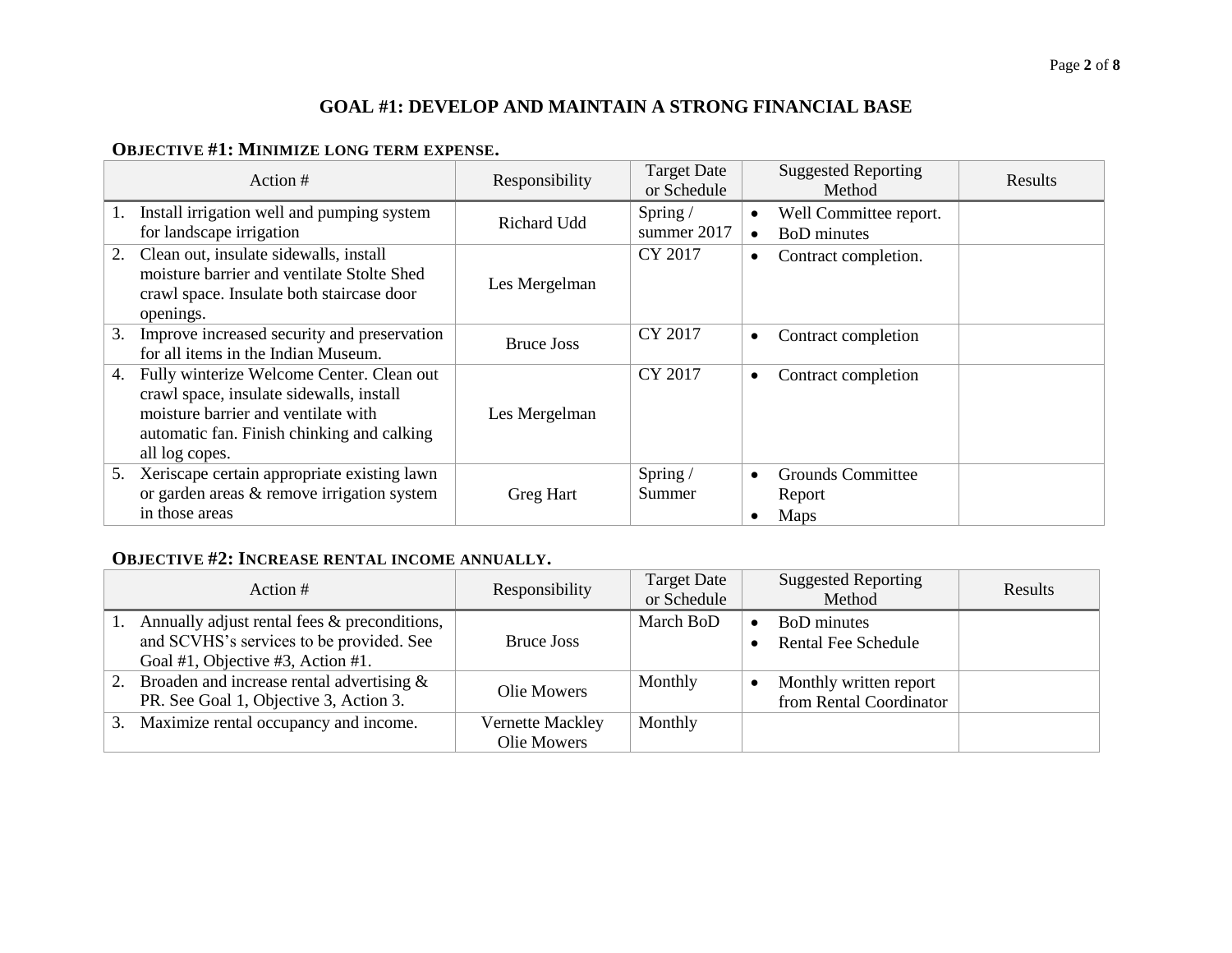## **GOAL #1: STRONG FINANCIAL BASE (Cont.)**

#### **OBJECTIVE #3: INCREASE FUND RAISING EVENT REVENUE.**

| Action $#$                                        | Responsibility     | Target Date or<br>Schedule | <b>Suggested Reporting</b><br>Method | <b>Results</b> |
|---------------------------------------------------|--------------------|----------------------------|--------------------------------------|----------------|
| Annually review and recommend to BoD<br>1.        | <b>Bruce Joss</b>  | March BoD                  | <b>BoD</b> minutes<br>$\bullet$      |                |
| minimum entry fees per event.                     | Ray Hanson         | meeting date               | Event records<br>$\bullet$           |                |
| Avoid competing events in setting event<br>2.     | <b>Bruce Hovde</b> | Dec BoD                    | <b>BoD</b> minutes<br>$\bullet$      |                |
| schedule                                          |                    | meeting date               | Event records<br>$\bullet$           |                |
| Broaden & increase event advertising & PR<br>3.   | Vernette Mackley   | At least one               | <b>Event Committee</b><br>$\bullet$  |                |
|                                                   | Olie Mowers        | month prior to             | report $\&$                          |                |
|                                                   |                    | event                      | advertising records.                 |                |
| Broaden attractiveness of each event<br>4.        | Each Event         | At least two               | Event plan $&$<br>$\bullet$          |                |
|                                                   | Coordinator        | months before              | advertising records                  |                |
|                                                   |                    | event                      |                                      |                |
| When possible pair event with other related<br>5. |                    | At least two               | Event plan $&$<br>$\bullet$          |                |
| observances (example: pair Ice Cream              | Each Event         | months before              | advertising records                  |                |
| Social with National Ice Cream Month and          | Coordinator        | event                      |                                      |                |
| Day)                                              |                    |                            |                                      |                |

## **OBJECTIVE #4: INCREASE MUSEUM REVENUE.**

| Action #                                                                                                       | Responsibility                  | Target Date or<br>Schedule                                    | <b>Suggested Reporting</b><br>Method                                         | Results |
|----------------------------------------------------------------------------------------------------------------|---------------------------------|---------------------------------------------------------------|------------------------------------------------------------------------------|---------|
| Erect more prominent Pioneer Town<br>1.<br>signage (Wind Mill). Consider a painted<br>sign on Stole Shed roof. | Les Mergelman<br>Richard Udd    | Before opening<br>day 2017                                    | <b>BoD</b> minutes                                                           |         |
| Annually review and adjust museum entry<br>2.<br>fees in keeping with prevailing area<br>museum entry fees     | <b>Bruce Joss</b><br>Ray Hanson | By April BoD<br>meeting                                       | <b>BoD</b> minutes<br>Annual entry fee<br>schedule                           |         |
| Appropriately select and price gift shop<br>3.<br>items                                                        | <b>Greg Hart</b>                | By opening day<br>$\&$ ongoing<br>thereafter                  | Gift shop report<br>$\bullet$                                                |         |
| Increase museum visitations by broadening<br>4.<br>and increasing museum advertising and PR                    | Olie Mowers                     | PR master plan<br>by $1st$ of April.<br>Ongoing<br>thereafter | <b>PR</b> Committee<br>$\bullet$<br>report.<br>Visitor counts<br>Monthly P&L |         |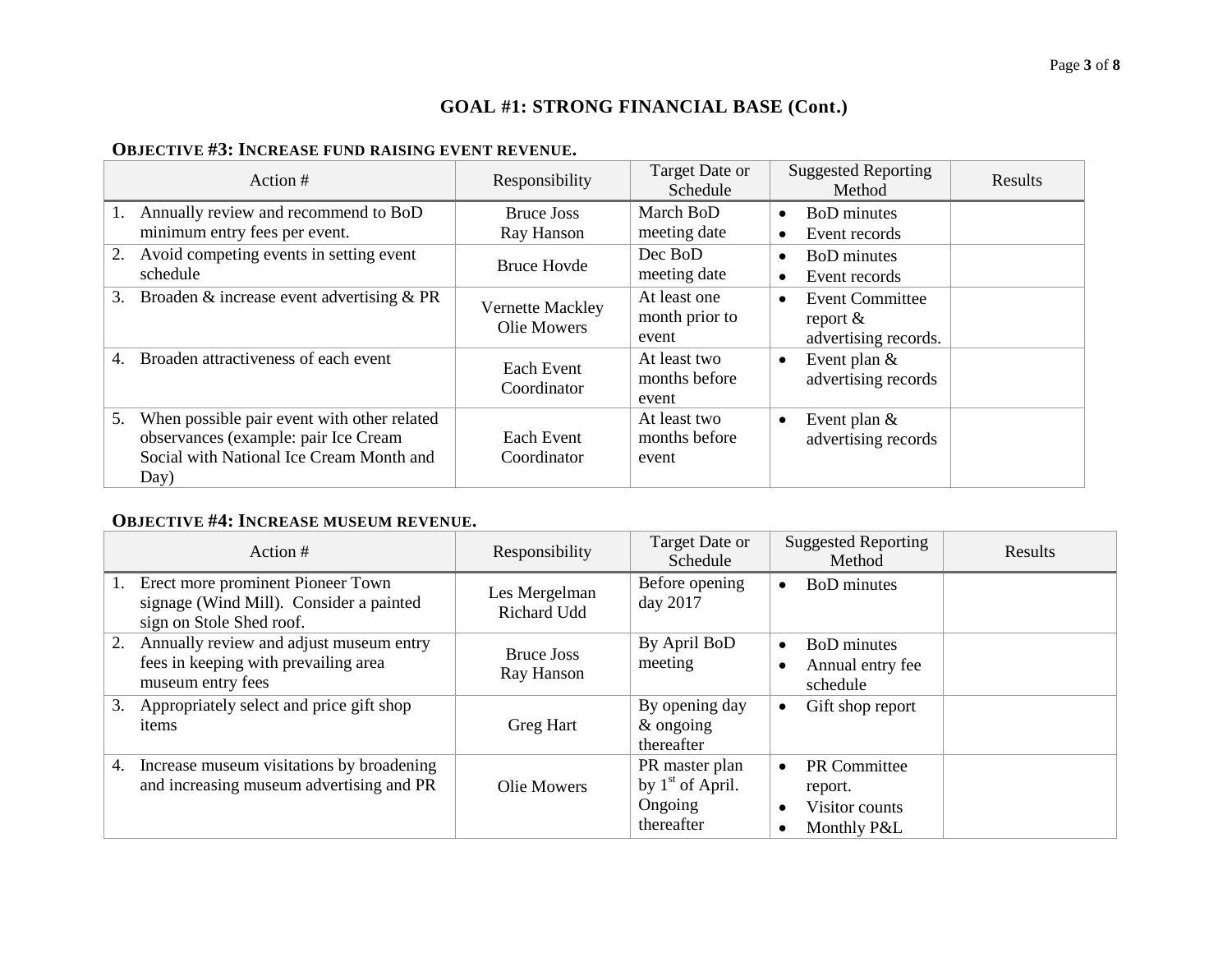#### **GOAL #1: STRONG FINANCIAL BASE (Cont.)**

#### **OBJECTIVE #5: SUBJECT ALL SCVHS EVENTS TO AN ANNUAL SUNSHINE REVIEW PROCESS.**

| Action #                                                                                                                                                | Responsibility           | Target Date or<br>Schedule | <b>Suggested Reporting</b><br>Method | Results |
|---------------------------------------------------------------------------------------------------------------------------------------------------------|--------------------------|----------------------------|--------------------------------------|---------|
| Review proposed events and evaluate (effort,<br>attendance, and revenue) in terms of each<br>event's viability in meeting SCVHS's mission<br>and goals. | Bruce Joss<br>Ray Hanson | March BoD<br>meeting       | <b>BoD</b> minutes                   |         |

#### **OBJECTIVE #6: ACQUIRE ADDITIONAL FUNDING SOURCES.**

|    | Action #                                                                  | Responsibility                           | Target Date or<br>Schedule | <b>Suggested Reporting</b><br>Method | Results |
|----|---------------------------------------------------------------------------|------------------------------------------|----------------------------|--------------------------------------|---------|
|    | Seek grant funding for specific projects $\&$<br>needs                    | <b>Bruce Joss</b>                        | Ongoing                    | Grants requests $\&$<br>awards       |         |
| 2. | Consider/establish building sponsorship<br>program                        | Greg Hart<br>Doris McGuire<br>Ray Hanson | Ongoing                    | <b>BoD</b> minutes                   |         |
| 3. | Develop donors                                                            | Greg Hart                                | Ongoing                    | Report to BoD                        |         |
|    | 4. Consider/establish Pioneer Town Christmas<br>festival / lights display | Greg Hart                                | Spring 2017<br><b>BoD</b>  | <b>BoD</b> minutes                   |         |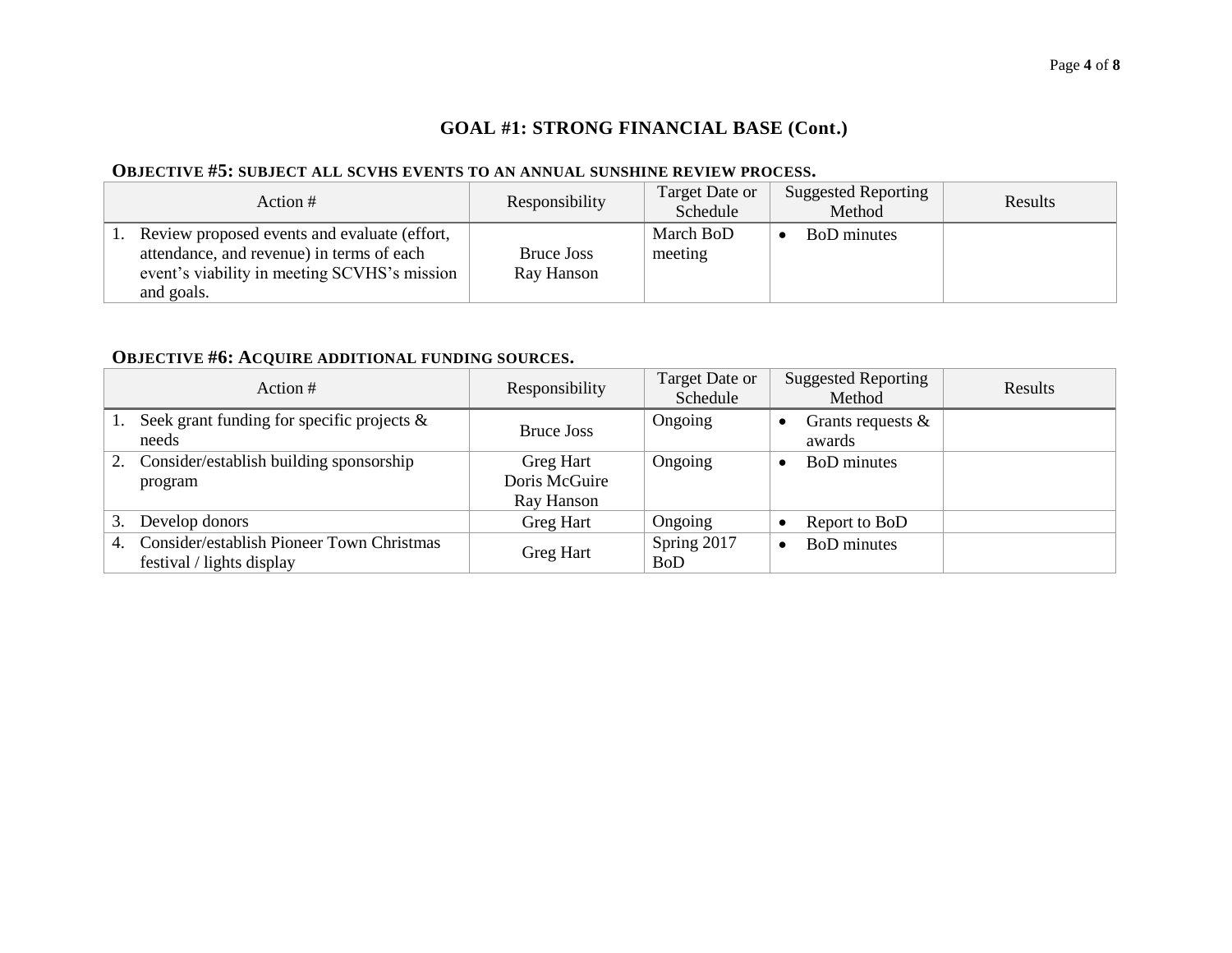#### **GOAL #2: SCVHS WILL BE VALUED AS A QUALITY EDUCATIONAL, COMMUNITY AND REGIONAL ASSET, AND PIONEER TOWN RECOGNIZED AS A QUALITY MUSEUM, ACTIVITY LOCATION, AND TRAVEL DESTINATION.**

#### **OBJECTIVE #1: INCREASE THE SOCIETY'S PUBLIC PRESENCE.**

| Action #                                                                                                                    | Responsibility                       | Target Date or<br>Schedule | <b>Suggested Reporting</b><br>Method      | Results |
|-----------------------------------------------------------------------------------------------------------------------------|--------------------------------------|----------------------------|-------------------------------------------|---------|
| Improve public safety by installing solar lights<br>1.<br>in the main parking lot.                                          | Greg Hart<br>Ray Hanson              | CY 2017                    | <b>BoD</b> minutes<br>$\bullet$           |         |
| Expand educational programs to every grade<br>2.<br>school in Delta County emphasizing the<br>Surface Creek Valley.         | Doris McGuire<br><b>Jane Everett</b> | Ongoing                    | Report on<br>$\bullet$<br>accomplishments |         |
| Publish & distribute quarterly membership<br>3.<br>newsletter.                                                              | <b>Jane Everett</b>                  | Quarterly                  | # Newsletters<br>$\bullet$                |         |
| Utilize social media outlets<br>4.                                                                                          | <b>Jane Everett</b>                  | Ongoing                    | Report<br>$\bullet$                       |         |
| Continue upgrade of website<br>5.                                                                                           | <b>Jane Everett</b>                  | Ongoing                    | Report on website<br>"hits"               |         |
| Acquire SCV mailing and emailing lists $\&$<br>6.<br>publish and distribute an annual report /<br>membership drive material | Greg Hart                            | Annually,<br>Spring        | Annual report<br>٠                        |         |
| Establish speakers bureau & notify<br>7.<br>community and regional organizations of its<br>availability                     |                                      | Ongoing                    | Report on<br>٠<br>speaking<br>engagements |         |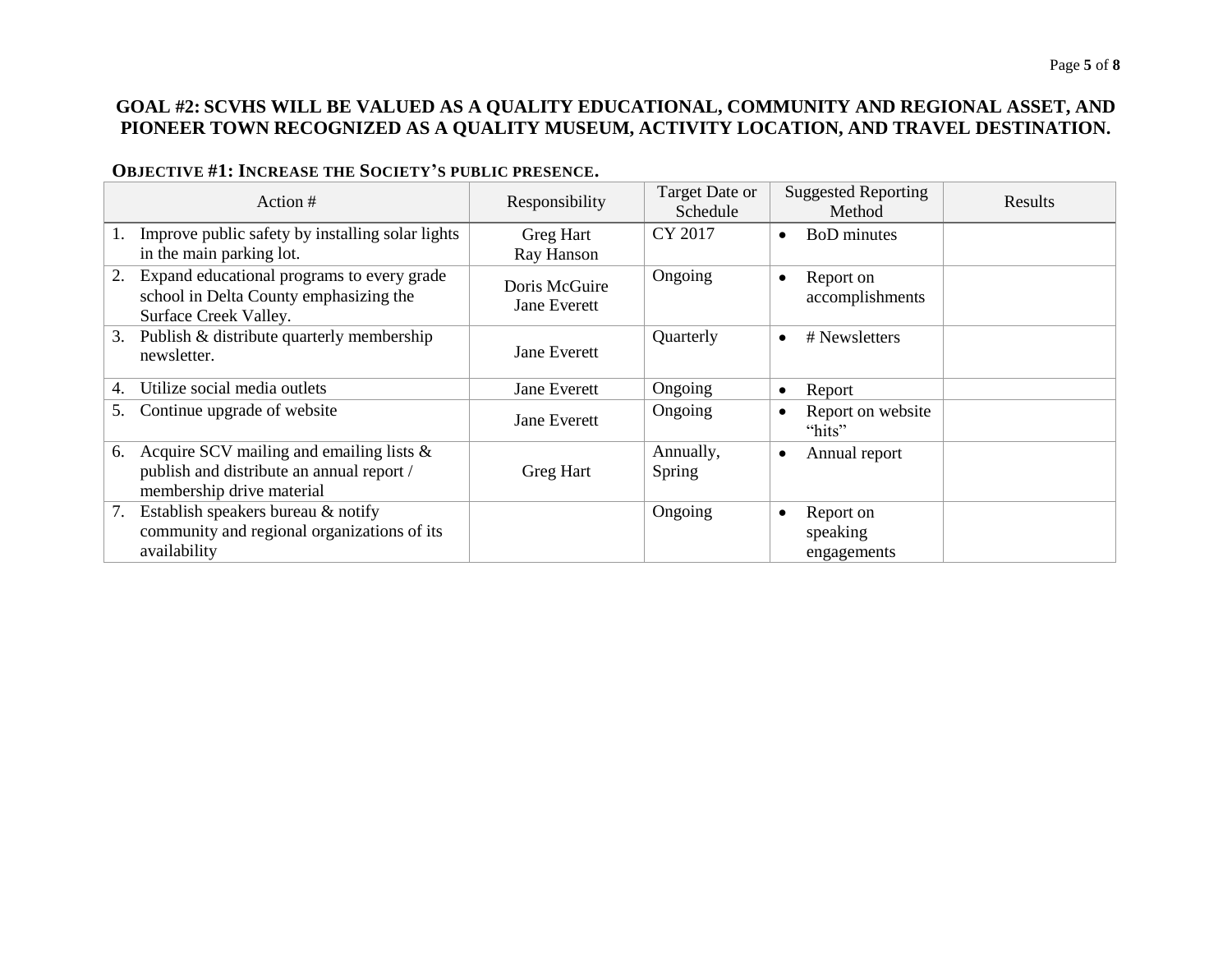#### **GOAL #2: QUALITY ASSET (Cont.)**

#### **OBJECTIVE #2: THE HISTORICAL REPOSITORY WILL MEET PROFESSIONAL HISTORICAL ARTIFACTS STANDARDS AND, AS APPROPRIATE, BE PUBLICLY ACCESSIBLE VIA TRADITIONAL AS WELL AS MODERN ELECTRONIC MEANS.**

| Action #                                                                                                   | Responsibility                          | Target Date or<br>Schedule | Suggested<br><b>Reporting Method</b>                                                      | Results |
|------------------------------------------------------------------------------------------------------------|-----------------------------------------|----------------------------|-------------------------------------------------------------------------------------------|---------|
| 1. Provide resources for SCVHS's<br>curator(s) to obtain training / certification                          | <b>Greg Hart</b><br><b>Jane Everett</b> | Ongoing                    | Annual<br>Curator<br>training budget<br>Curator report<br>of training or<br>certification |         |
| 2. Seek, collect, and preserve local<br>historical artifacts (including digitization<br>where appropriate) | <b>Jane Everett</b>                     | Ongoing                    | Curator report                                                                            |         |
| 3. Provide online retrieval of appropriate<br>archival records                                             |                                         | Ongoing                    | Digital archive<br>"hits"                                                                 |         |
| 4. Establish a research library                                                                            |                                         | Ongoing                    | <b>BoD</b> minutes<br>$\bullet$                                                           |         |
| 5. Modernize memorials                                                                                     |                                         | When feasible              | <b>BoD</b> minutes                                                                        |         |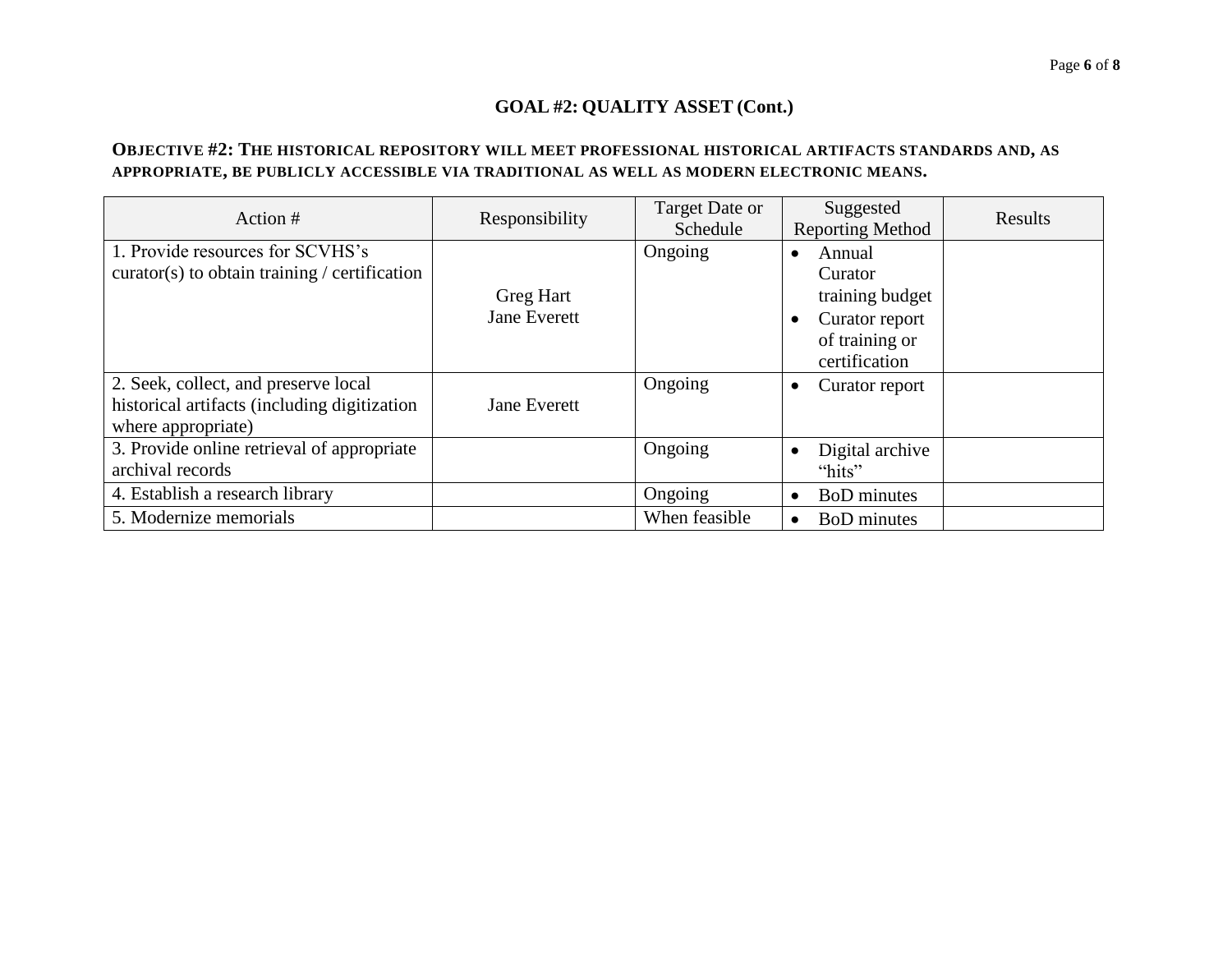### **GOAL #2: QUALITY ASSET (Cont.)**

#### **OBJECTIVE #3: THE PIONEER TOWN MUSEUM VOLUNTEER STAFF WILL BE TRAINED TO PROVIDE MUSEUM VISITORS AN ENRICHED EXPERIENCE**.

| Action #                                                                                                                                         | Responsibility                         | Target Date or<br>Schedule  | Suggested<br><b>Reporting Method</b>      | Results |
|--------------------------------------------------------------------------------------------------------------------------------------------------|----------------------------------------|-----------------------------|-------------------------------------------|---------|
| 1. Establish training program for<br>volunteers who interact with the<br>public                                                                  | Vernette Mackley<br><b>Olie Mowers</b> | Ongoing                     | Training<br>sessions                      |         |
| 2. Develop volunteer "Position"<br>descriptions"                                                                                                 | Olie Mowers                            | Spring 2017                 | Descriptions                              |         |
| 3. Provide up-to-date SCVHS and<br>Pioneer Town calendars of events and<br>of SCVHS volunteer contacts                                           | Olie Mowers                            |                             | Coordinator<br>report to BoD              |         |
| 4. Provide Pioneer Town museum<br>and SCV history-related written<br>materials for volunteers to consult<br>and to distribute to museum visitors | Olie Mowers                            | Opening week<br>and ongoing | Coordinator<br>$\bullet$<br>report to BoD |         |

#### **OBJECTIVE #4: DEVELOP, IMPROVE AND MAINTAIN EFFECTIVE ALLIANCES AND RELATIONSHIPS WITH OTHER AREA ORGANIZATIONS TO PROMOTE AN INTERCHANGE OF IDEAS AND EFFORTS FOR THE MUTUAL BENEFIT OF THE INVOLVED ORGANIZATIONS.**

| Action #                                           | Responsibility      | Target Date or<br>Schedule | Suggested<br><b>Reporting Method</b> | Results |
|----------------------------------------------------|---------------------|----------------------------|--------------------------------------|---------|
| 1. Identify targeted organizations                 | <b>Bruce Hovde</b>  | Spring / Summer            | List of<br>$\bullet$                 |         |
|                                                    | Ray Hanson          | 2017                       | organizations                        |         |
| 2. Establish liaison with targeted                 | <b>Bruce Hovde</b>  | Spring / Summer            | Liaison's<br>$\bullet$               |         |
| organizations                                      | Ray Hanson          | 2017                       | established                          |         |
| $\overline{3}$ . Recruit & train volunteer docents | Olie Mowers         | 2017                       | # trained<br>$\bullet$               |         |
| from our local schools                             | <b>Jane Everett</b> |                            |                                      |         |
| 4. Establish a genealogy "section" of              |                     | 2017                       | <b>Bylaws</b>                        |         |
| the SCVHS                                          |                     |                            | revised                              |         |
| 5. Establish a Chapel of the Cross                 |                     | 2017                       | Dito<br>$\bullet$                    |         |
| "section" of the SCVHS                             |                     |                            |                                      |         |
| 6. Establish a garden club /                       |                     | 2017                       | Dito<br>$\bullet$                    |         |
| arboretum "section" of the SCVHS                   |                     |                            |                                      |         |